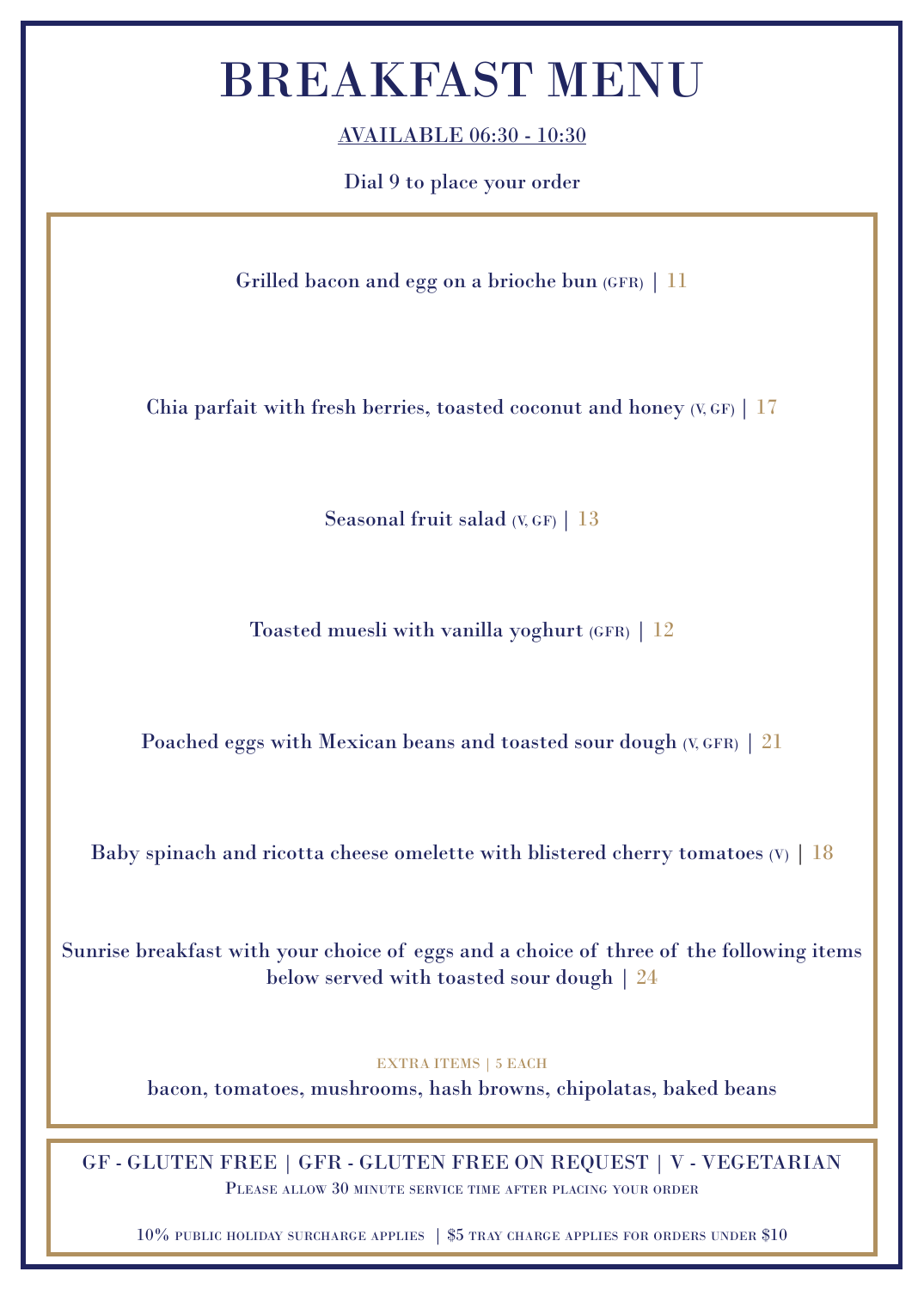AVAILABLE 10:30 - 22:00

Dial 9 to place your order

Soup of the day with toasted sour dough  $(V, GFR)$  | 15

Scallop, prawn and pork dim sim (4 pcs) with ginger and shallot chutney | 19

Pumpkin and baby spinach arancini with basil pesto  $(V)$  | 18

Salt and pepper calamari with soy and chilli sauce (GFR) | 22

Sashimi of kingfish with soy and wasabi dressing  $(FR)$  | 23

Buratta, mixed red leaf salad, fennel and roasted almond flakes (V, GF) | 22

The Ternary Reuben sandwich with silver side, sauerkraut, Swiss cheese on grilled soy and linseed sour dough with chips (GFR) | 25

Battered fish and chips with dill mayonnaise | 26

Wagyu beef burger with bacon, Swiss cheese, beetroot, lettuce and tomato relish with chips  $(GFR)$  | 27

Pulled chicken and green tea noodle salad with sesame dressing | 27

Prawn cocktail with baby cos and Marie Rose sauce | 28

Thai green chicken curry with steamed jasmine rice | 28

Tandoori spiced salmon skewers (2) with a warm Indian potato salad | 24

Spaghetti with bolognaise sauce and grilled garlic bread (GFR) | 28

GF - GLUTEN FREE | GFR - GLUTEN FREE ON REQUEST | V - VEGETARIAN Please allow 30 minute service time after placing your order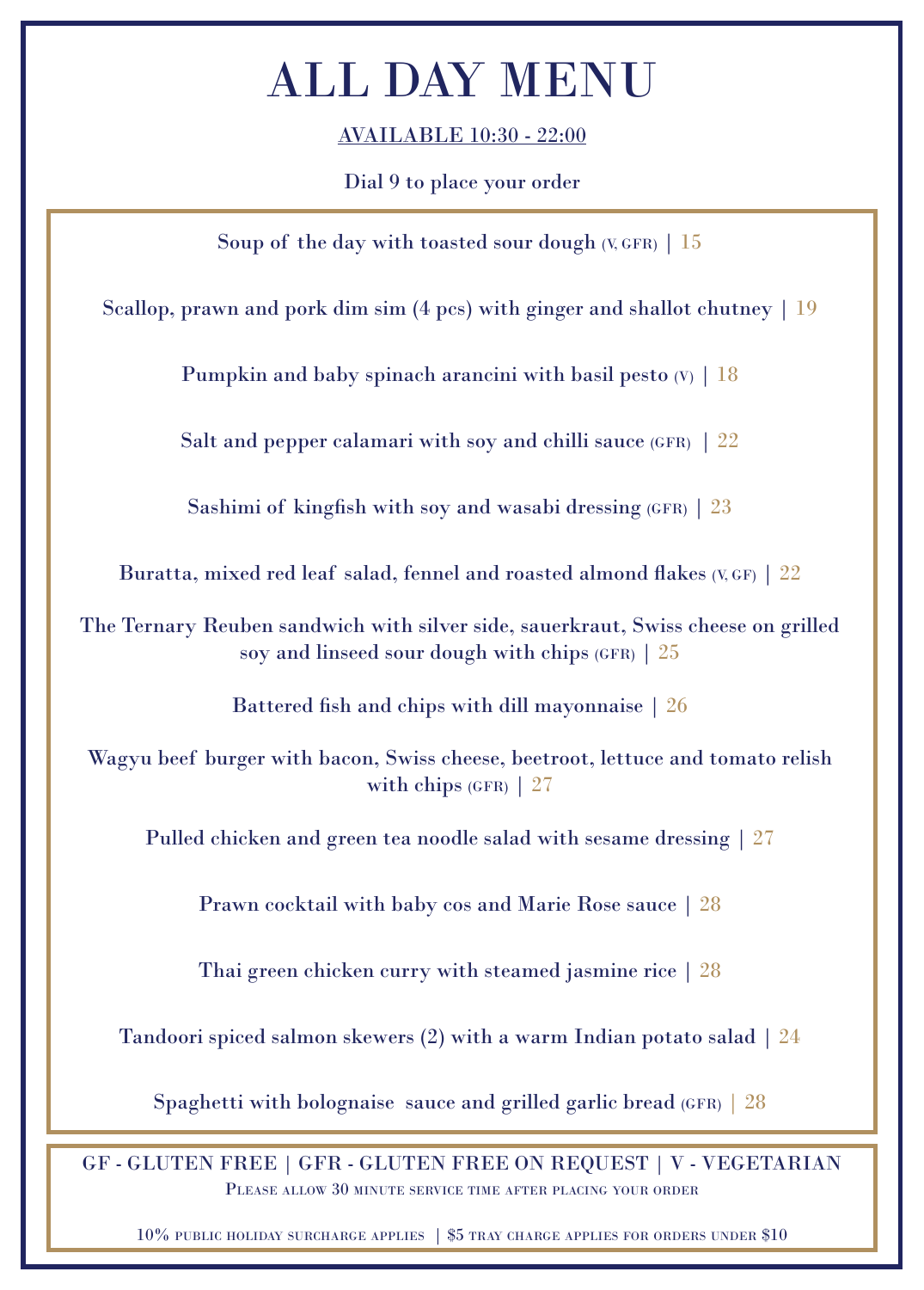AVAILABLE 10:30 - 22:00

Dial 9 to place your order

#### PIZZA

#### MARGHERITA tomato base, mozzarella cheese and fresh basil | 22

VEGETARIAN LOVER

tomato base, mushrooms, olives, cherry tomato, grilled zucchini, caramelised onion and pesto mayo | 25

#### PEPPERONI

tomato base, mozzarella cheese and pepperoni | 25

GLUTEN FREE BASE AVAILABLE FOR ANY OF THE ABOVE | 2 EXTRA

#### FROM THE TERNARY

#### AVAILABLE 18:00 - 22:00

300g grain fed sirloin | 55

300g grain fed scotch fillet | 58

400g grain fed T-bone | 56

Grilled chicken breast | 42

Grilled barramundi | 42

Linguine pasta with shiitake mushrooms, chilli, wild rocket and brioche crumbs | 30 with prawns | 43

ALL GRILLS COME WITH CHIPS AND SALAD AND MEATS WITH RED WINE JUS

GF - GLUTEN FREE | GFR - GLUTEN FREE ON REQUEST | V - VEGETARIAN Please allow 30 minute service time after placing your order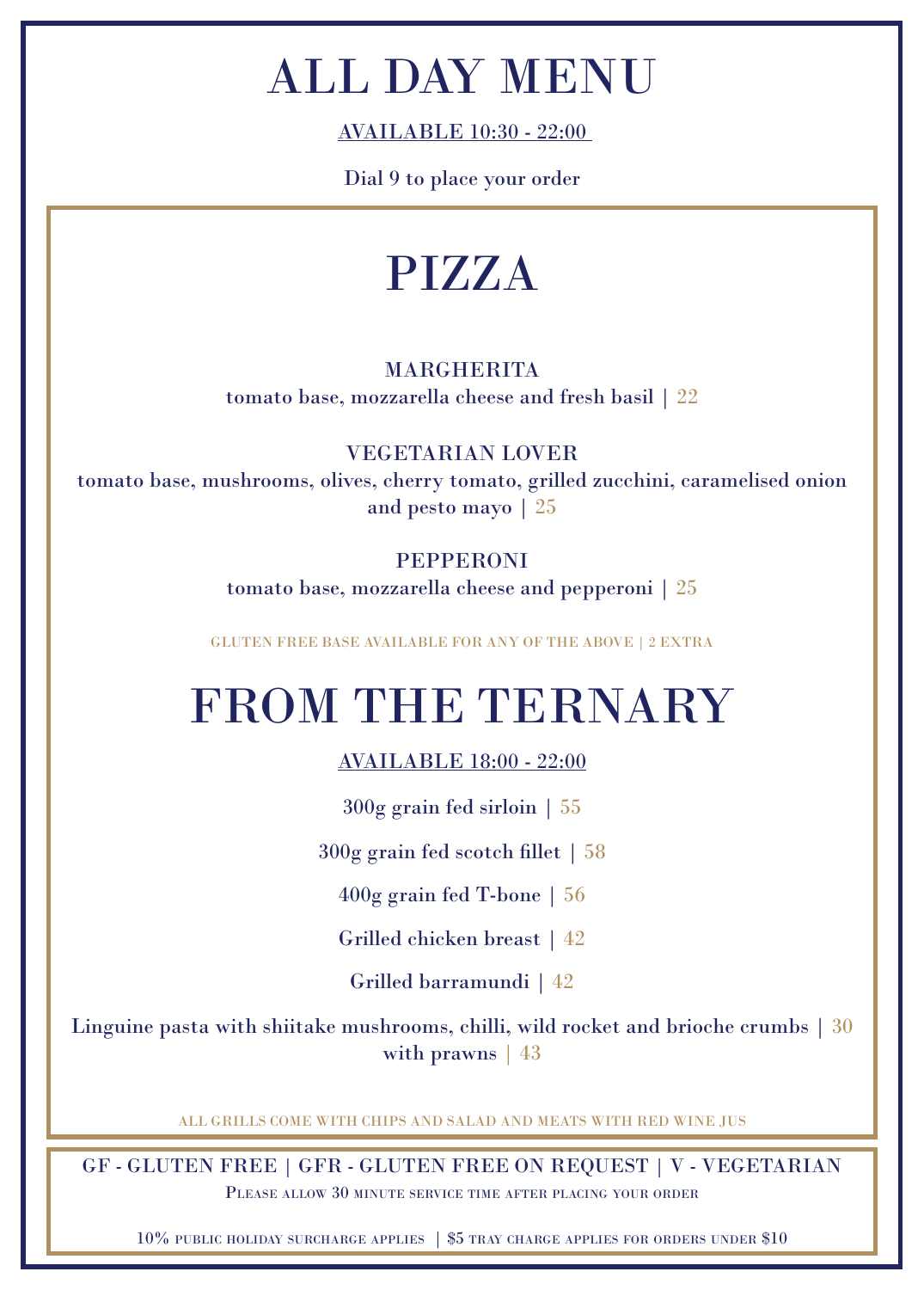AVAILABLE 10:30 - 22:00

Dial 9 to place your order

#### SIDES

Potato wedges with sour cream and sweet chilli sauce  $(V)$  | 10

Chips tossed in sea salt with aioli  $(GF, V)$  | 9

Steamed seasonal vegetables  $(V, GF)$  | 10

Steamed rice (V, GF) | 5

Mixed leaf salad with house dressing  $(V, GF)$  | 10

## TO FINISH

AVAILABLE 18:00 - 22:00

Double baked berry cheesecake with fresh berries | 17

Sliced seasonal fruit | 17

Trio of Australia cheese with quince paste and lavosh  $(V, GFR)$  | 22

GF - GLUTEN FREE | GFR - GLUTEN FREE ON REQUEST | V - VEGETARIAN Please allow 30 minute service time after placing your order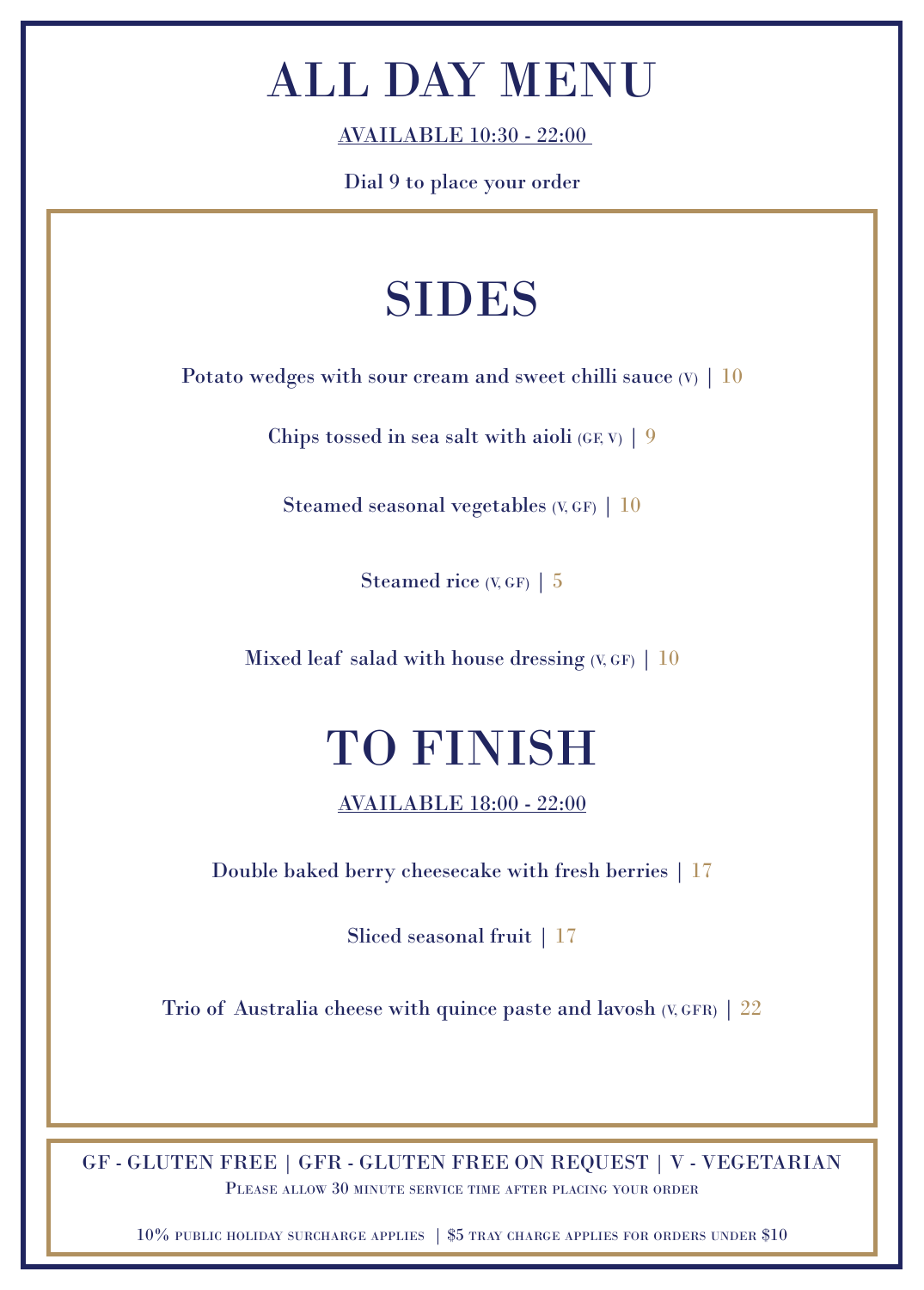AVAILABLE 10:30 - 22:00

Dial 9 to place your order

### KIDS MENU

FOR CHILDREN UNDER THE AGE OF 12 YEARS

Grilled chicken tenders and mash with vegetables | 11

Ham and cheese toasted sandwhich with chips  $|11|$ 

Novotel beef burger with chips | 11

Battered fish and chips | 11

Grilled fish and chips | 11

6" ham and pineapple pizza | 10

Spaghetti bolognaise | 11

#### SIDES

Corn on the cob | 2.5 Mixed salad | 4 Mixed vegetables | 4 Chips | 4 Rice | 2.5

#### DESSERTS

Fruit jelly  $(GF)$  | 5

Fruit skewers | 5

2 scoops ice cream - vanilla, chocolate, strawberry (GF) | 5

Chocolate mud cake with vanilla ice cream (MAY CONTAIN NUTS)| 6

#### DRINKS

Fruit juice - apple, orange, pineapple| 2.5

Milkshake - vanilla, strawberry, chocolate, caramel | 6

GF - GLUTEN FREE | GFR - GLUTEN FREE ON REQUEST | V - VEGETARIAN Please allow 30 minute service time after placing your order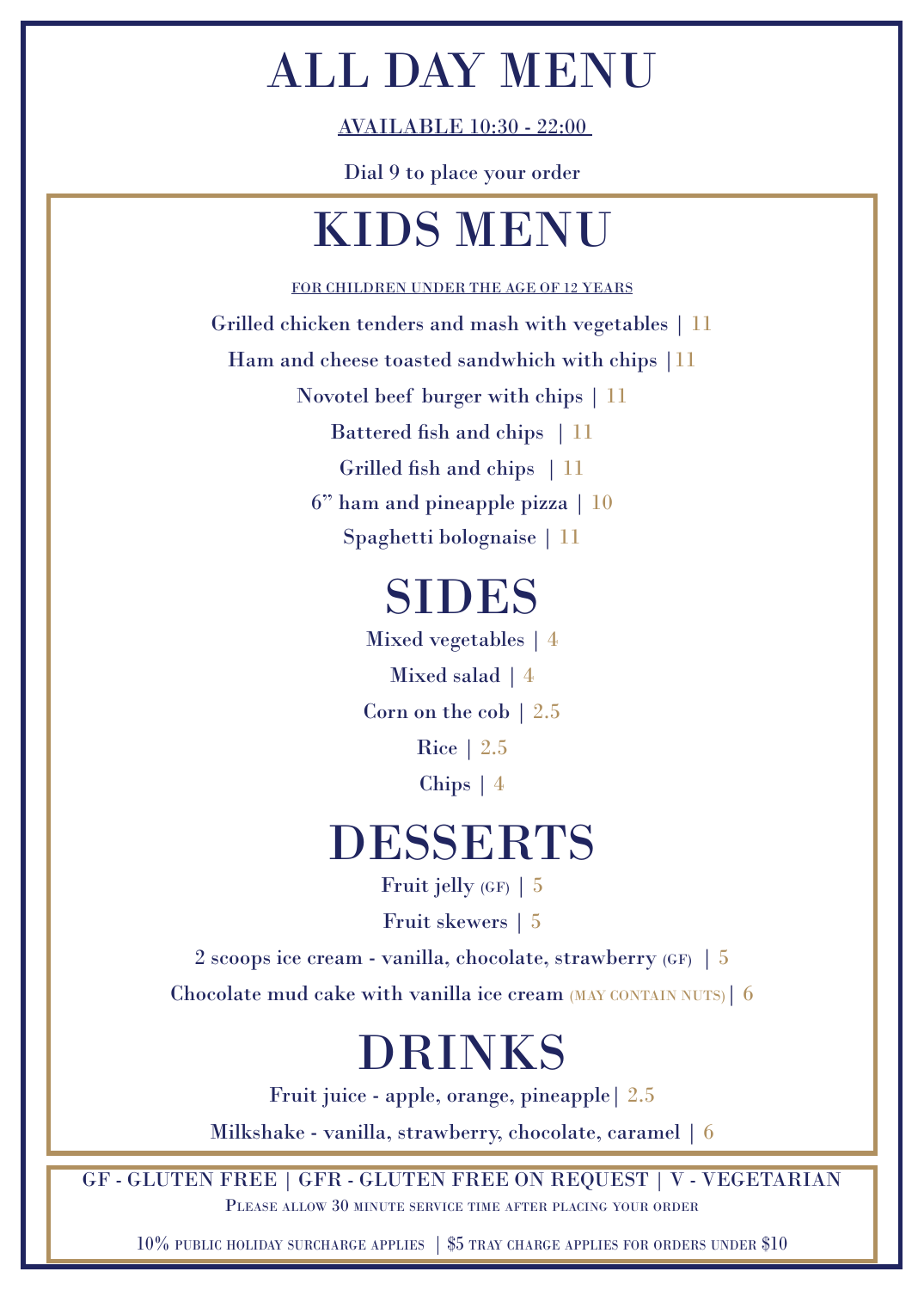## SLEEP WALKER MENU

AVAILABLE 22:00 - 06:30

Dial 9 to place your order

### MAIN MEALS

Soup of the day with toasted sour dough  $(V)$  | 15

Thai green chicken curry with steamed jasmine rice | 26

Spaghetti bolognaise with grilled garlic bread | 28

### AFTERTHOUGHTS

Sliced seasonal fruit (V) | 17

Trio of Australian cheese with quince paste and lavosh  $(V, GFR)$  | 23

GF - GLUTEN FREE | GFR - GLUTEN FREE ON REQUEST | V - VEGETARIAN Please allow 30 minute service time after placing your order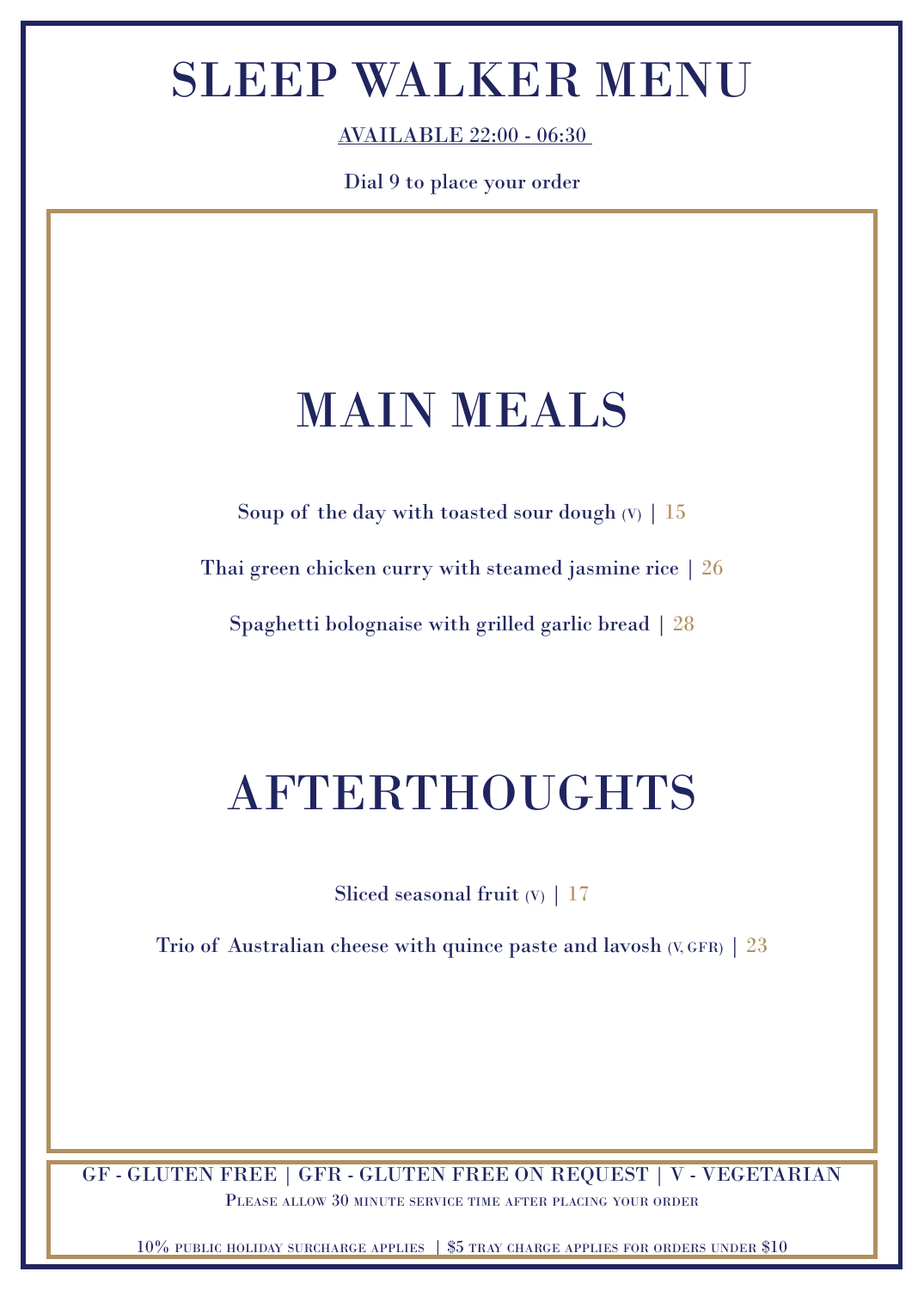AVAILABLE 10:00 - 22:00

Dial 9 to place your order

#### INSTANT NOODLES

Gomtang beef and vegetables (105g) | 11

Nissin chicken (118g) | 11

Nissin seafood (mild, 74g) |  $7$ 

Shin cup, Taste of The Orient (68g) | 7

Tom Yum Seafood (75g)| 9

## SWEET TREATS

Kit Kat | 3.5

Tim Tam (packet of 9) - original, caramel, dark chocolate | 6 each

Arnott's biscuits - Scotch fingers, butter snap | 4.5

Jonny's Caramel popcorn | 3.5

Carmen's muesli bar | 2.5

GF - GLUTEN FREE | GFR - GLUTEN FREE ON REQUEST | V - VEGETARIAN Please allow 30 minute service time after placing your order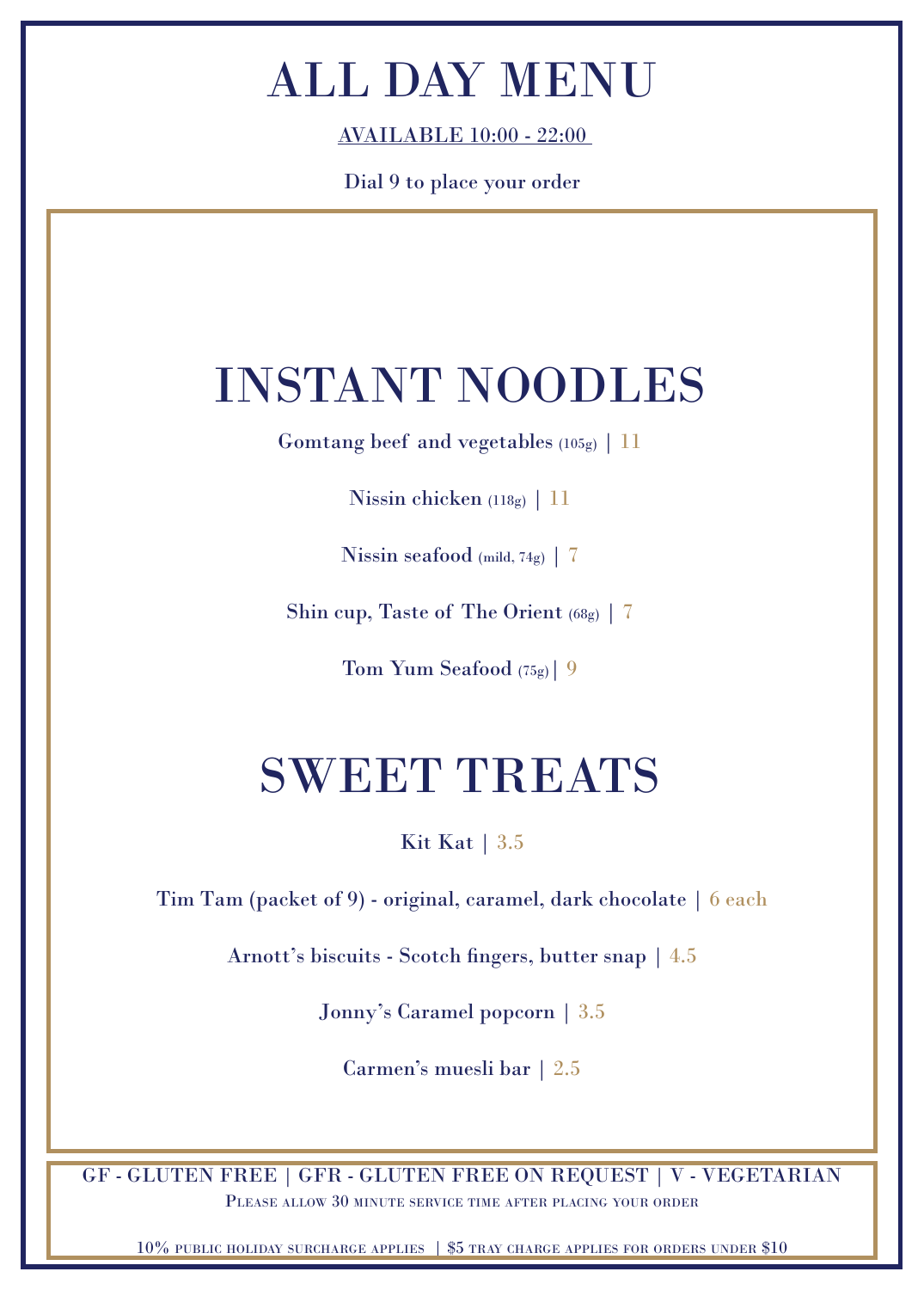AVAILABLE 10:00 - 22:00

Dial 9 to place your order

# CHIPS AND DIPS

Piranha potato chips  $75g(GF)$  3.5

Cashew multigrain and soy  $80g \mid 3.5$ 

Smith's salt and vinegar chips  $90g \mid 3.5$ 

Doritos varieties - cheese supreme, nacho cheese, original 170g | 4.5 each

Doritos salsa - mild, medium | 5 each

## ICE CREAM

Calippo - Raspberry and pineapple | 3

Golden Gaytime | 4.5

Cornetto Vanilla | 4.5

Magnum Classic | 5

Rainbow Paddle Pop | 3

GF - GLUTEN FREE | GFR - GLUTEN FREE ON REQUEST | V - VEGETARIAN Please allow 30 minute service time after placing your order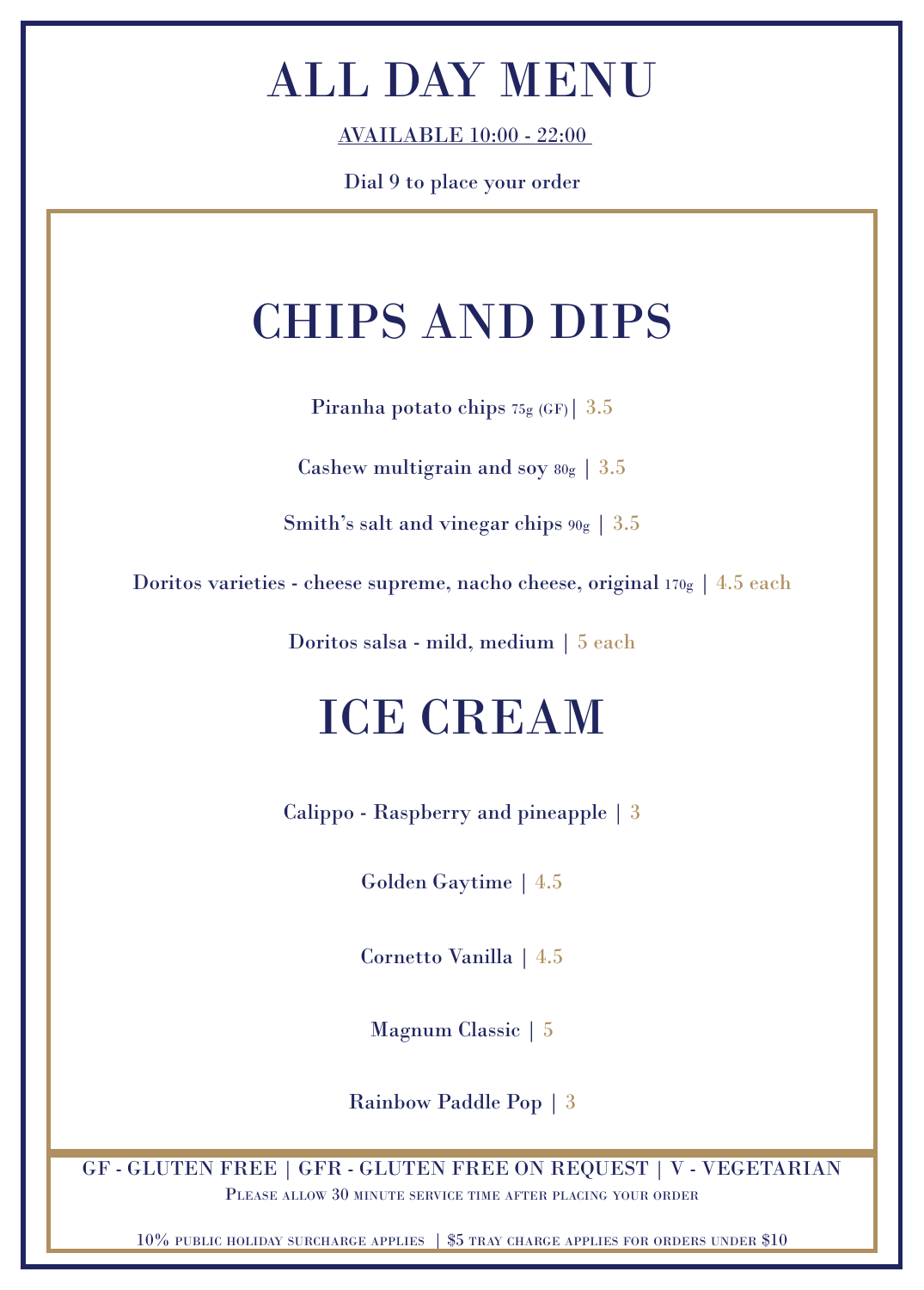#### BEVERAGES

AVAILABLE 10:00 - 22:00

Dial 9 to place your order

#### CAN BEER

Two Birds Pale Ale 375ml can | 7 Two Birds Summer Ale 375ml can | 7 Stone + Wood East Point (LOW ALCOHOL) 375ml can | 7 Stone + Wood Cloud Catcher 375ml can | 7 Stone + Wood Jasper Red Ale 375ml can | 7 Tooheys New 375ml can | 7 Tooheys Extra Dry 375ml can | 7

> **MIX AND MATCH** Any 4 of the above 375ml cans | 24

#### WINE NV Louis Roederer Collection 242 Champagne *Reims, France* NV Bandini Prosecco Rosé *Veneto, Italy* NV Mojo Moscato *Stunley, SA* First Creek Botanica Brut Cuvée *Hunter Valley, NSW* 2021 Shaw + Smith Sauvignon Blanc *Adelaide Hills, SA* 2018 Nick O'Leary Chardonnay *Tumbarumba, NSW* 2020 Aix Rosé *Provence, France* 2021 Days + Daze 'Sunchaser' Rosé *South Australia* 2020 Rêverie Pinot Noir *France* 2019 Red Claw Pinot Noir *Mornington Peninsula, Vic* 2018 Thorn Clarke Sandpiper Shiraz *Barossa Valley, SA* 375ml 750ml 2018 Red Claw Shiraz *Heathcoat, Vic* 2021 Days + Daze 'Freethinker' Shiraz *South Australia* 2019 Hesketh "Twist Of Fate" Cabernet Sauvignon *Limestone Coast, SA* 145 52 46 50 42 39 43 46 59 37 23 36 49 40

GF - GLUTEN FREE | GFR - GLUTEN FREE ON REQUEST | V - VEGETARIAN Please allow 30 minute service time after placing your order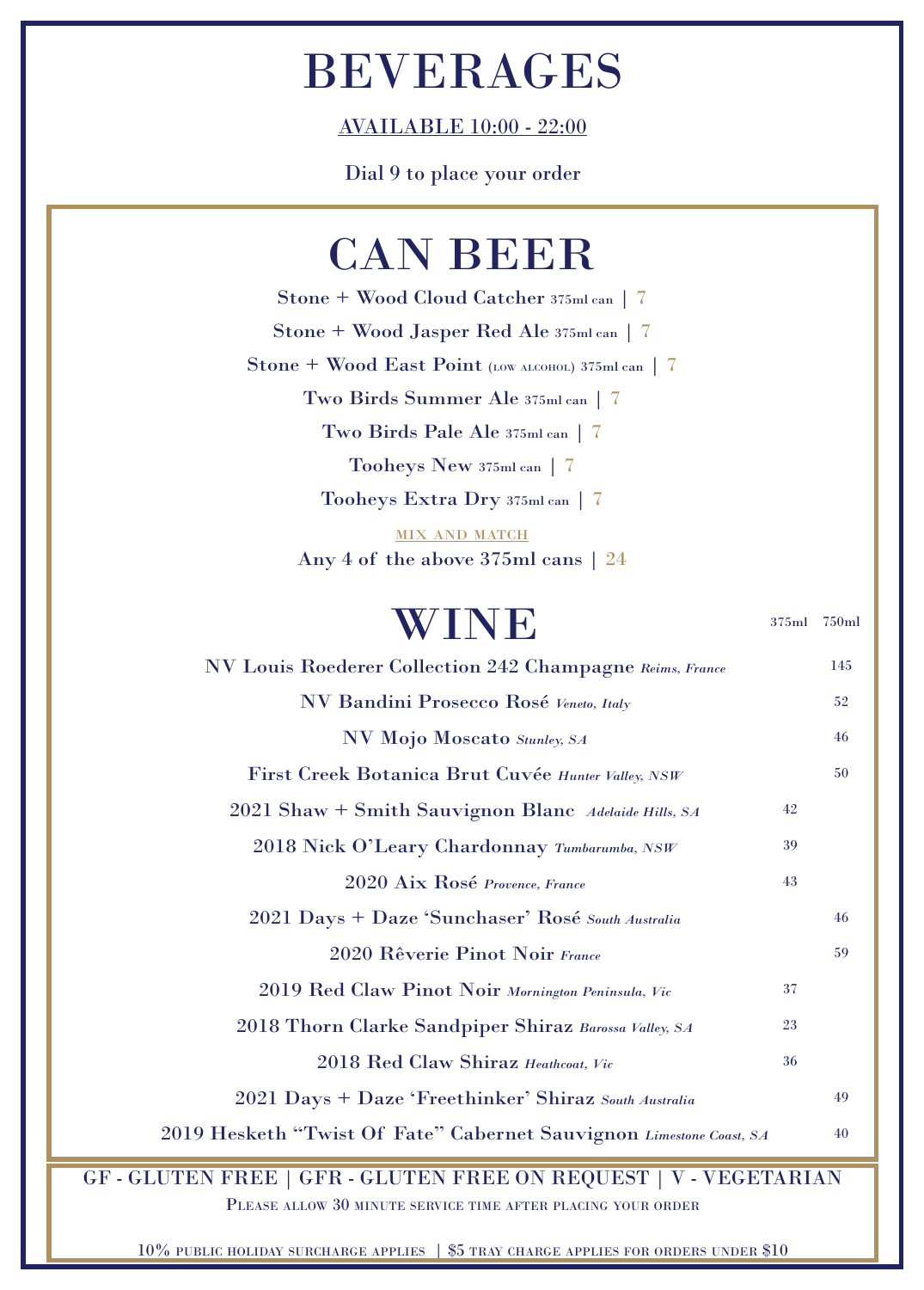# BEVERAGES

AVAILABLE 10:00 - 22:00

Dial 9 to place your order

# CIDER, SELTZER, GINGER BEER

James Squire Ginger Beer 330ml can (alcoholic) | 7

5 Seeds Crisp Apple Cider 330ml can | 7

Sunly Davidson Plum and Berry Hard Seltzer 330ml can | 7

Sunly Peach and Finger Lime Hard Seltzer 330ml can | 7

# NON ALCOHOLIC BEVERAGE

Perrier Sparkling Water 750ml | 10

Vittel Still Water 750ml | 10

Mt Franklin Still Water 600ml | 5

Orange Juice 300ml , Apple Juice 300ml, Pineapple Juice 300ml | 5 each

Cascade - Tonic Water 200ml, Soda 200ml, Ginger Beer 200ml | 5 each

Coke 375ml , Coke no sugar 375ml , Sprite 375ml, Fanta 375ml | 5 each

Red Bull 250ml can | 5



THE TERNARY BAR 4 PM - 6 PM

at beer . Wine and the second beer . Wine spirits . sparkling **HOUSE SELECTION** 

GF - GLUTEN FREE | GFR - GLUTEN FREE ON REQUEST | V - VEGETARIAN Please allow 30 minute service time after placing your order